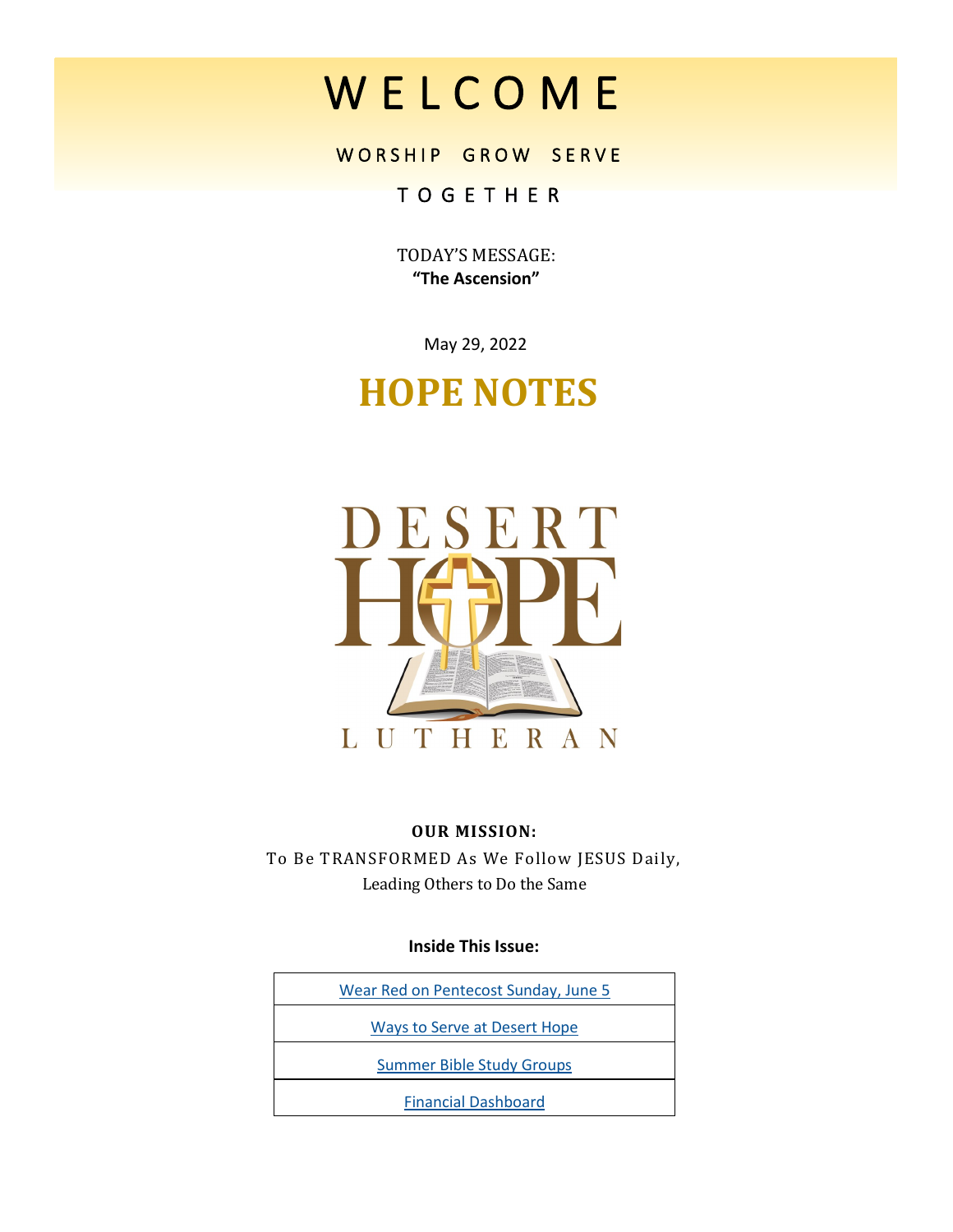

# **Sunday, May 29, 9:30am The Ascension/Memorial Day Weekend**

| Prelude                                                                          |                                                |                    |  |  |
|----------------------------------------------------------------------------------|------------------------------------------------|--------------------|--|--|
| <b>Call To Worship</b>                                                           |                                                | Dr. Greg Silverman |  |  |
| Song                                                                             | <b>Whom Shall I Fear (God of Angel Armies)</b> |                    |  |  |
| <b>Welcome and Announcements</b>                                                 | Pastor Dave Drum                               |                    |  |  |
| <b>Confession and Forgiveness</b>                                                |                                                |                    |  |  |
| Song                                                                             | My Faith Looks Up To Thee                      |                    |  |  |
| <b>Kids Talk</b><br>Sunday School, K-5th grade, after in Youth Room              |                                                |                    |  |  |
| <b>Scripture Readings (NIV)</b>                                                  | <b>Psalm 110</b><br>Acts 1:1-11                |                    |  |  |
| Gospel                                                                           | Luke 24:44-53                                  |                    |  |  |
| Sermon                                                                           | "The Ascension"<br><b>Pastor Dave Drum</b>     |                    |  |  |
| Song                                                                             | <b>God Of Hope</b>                             |                    |  |  |
| <b>Offertory Song</b>                                                            | You Are Worthy Of It All                       |                    |  |  |
| <b>Prayers of the People</b><br>Church of the Week: Calvary Christian Fellowship |                                                |                    |  |  |
| <b>Apostles' Creed</b>                                                           |                                                |                    |  |  |
| <b>Holy Communion</b>                                                            |                                                |                    |  |  |
| Song                                                                             | I Surrender All                                |                    |  |  |
| <b>Communion Blessing</b>                                                        |                                                |                    |  |  |
| Song                                                                             | <b>Hear Our Praises</b>                        |                    |  |  |
| <b>Benediction</b>                                                               |                                                |                    |  |  |
| Postlude                                                                         |                                                |                    |  |  |

**Reader:** Barb Kuehn **Communion Assistants:** Terry Bredehoft, Linda Kress & Barb Kuehn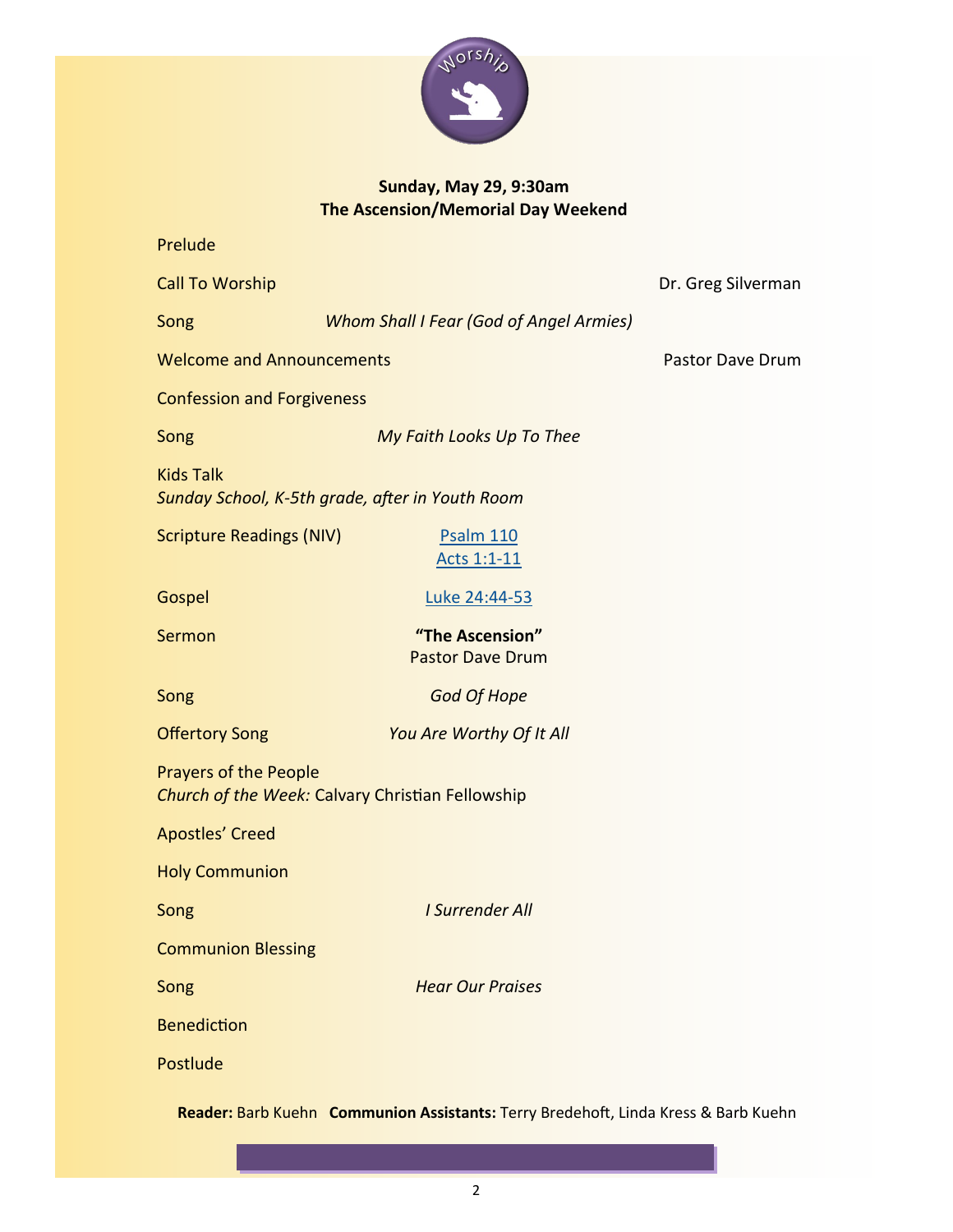

#### **WORSHIP AT DESERT HOPE**

<span id="page-2-0"></span>Worship in-person is on Sunday at 9:30am. *Masks are optional at Desert Hope.*

The service will be live streamed, [https://www.youtube.com/user/DesertHopeTucson.](https://www.youtube.com/user/DesertHopeTucson)

Communion will be at the altar. The ushers will direct you. You will be given a wafer and an individual cup of wine or white grape juice. *Pre-packaged communion kits are available for those who want to take Communion at their seat.*

Sunday School is at 9:30am. The Nursery is not staffed but is available to parents as a Cry Room.



#### **PENTECOST SUNDAY**

Next Sunday, June 5, is Pentecost Sunday.

Please wear red to honor the coming of the Holy Spirit.

#### **WAYS TO SERVE AT DESERT HOPE**

- **Mission Center Hosts**: This involves being at the host desk in the church office from 9am to 12pm. Leader: Linda Kress, 520-721-7181 or *lakress@cox.net.*
- **Communion Assistants**: This involves serving communion wafers or wine during Sunday Worship. Leader: Barb Kuehn, 520-861-3024 or *barbkuehn@yahoo.com*.

If you are able to help in one of these areas contact the leader or signup on [CCB.](https://deserthope.ccbchurch.com/goto/login) 

| <u>aanaan ku kuu waw</u>     |              |               |  |  |
|------------------------------|--------------|---------------|--|--|
| 2022 Actuals                 | <b>April</b> | January-April |  |  |
| Actual Income                | \$32,225.00  | \$135,988.33  |  |  |
| <b>Actuals Expenses</b>      | \$23,818.58  | \$87,697.14   |  |  |
| Actual Income vs Expense     | \$8,406.42   | \$48,291.19   |  |  |
| 2022 Budget                  |              |               |  |  |
| <b>Budgeted Income</b>       | \$36,985.00  | \$145,489.00  |  |  |
| <b>Budgeted Expense</b>      | \$27,398.00  | \$97,274.00   |  |  |
| Budgeted Income vs. Expense  | \$9,587.00   | \$48,215.00   |  |  |
| <b>Average Weekly Giving</b> |              |               |  |  |
| 2022                         | \$7,881      | \$7,944       |  |  |
| 2021                         | \$9,914      | \$9,540       |  |  |

#### **DHLC FINANCIAL DASHBOARD January-April 2022**

NOTE: These numbers reflect contributions to DH's regular operating budget. Designated/restricted contributions are not included.

*Plan to Come and* 

$$
Invite \qquad a \text{ } Find
$$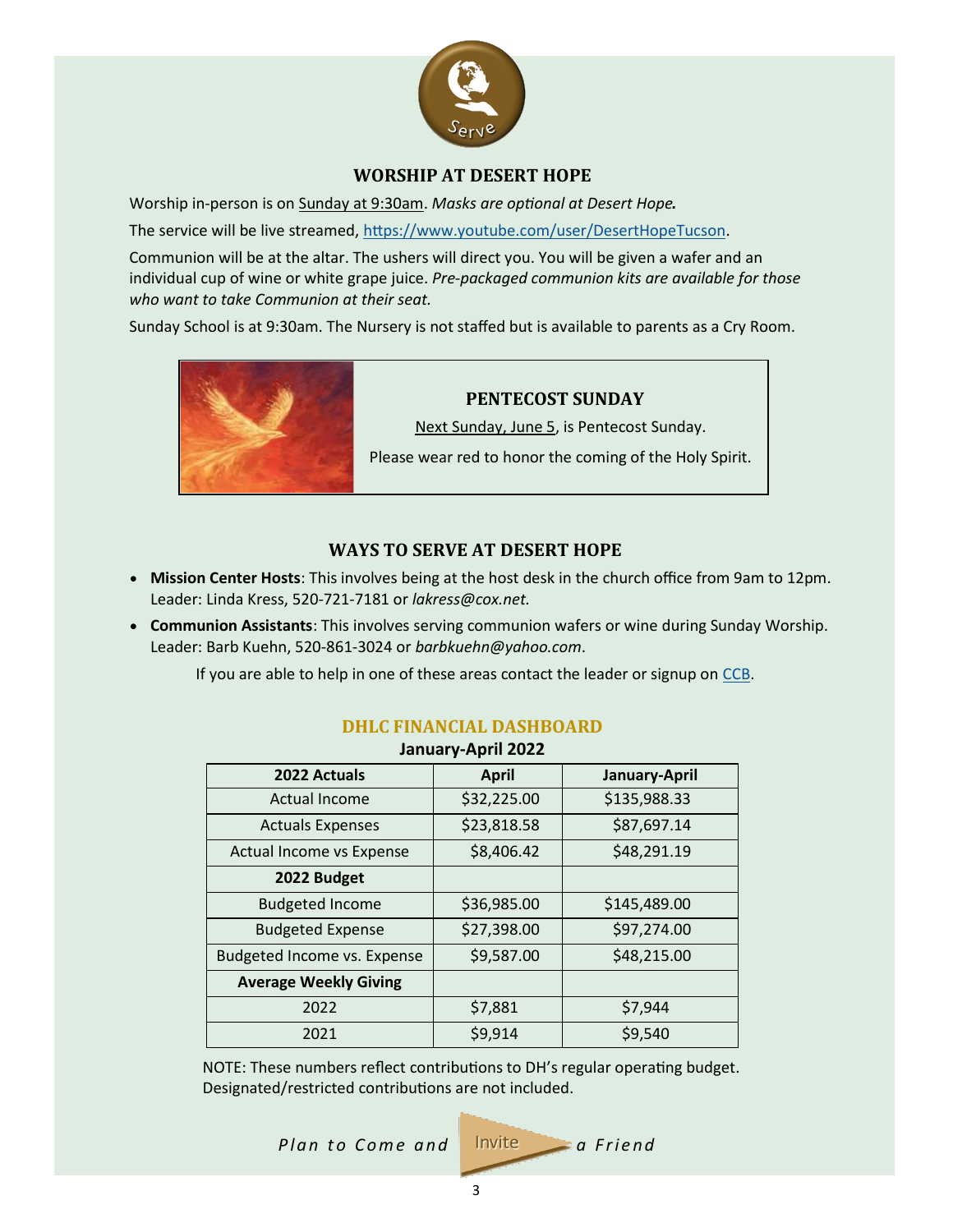#### <span id="page-3-0"></span>**BIBLE READING PLAN**

Scripture In my Bible, I read... **Observation** This is what I noticed... Application How it looks in my life... *Prayer* My prayer regarding it...

#### **WEEKLY BIBLE READINGS Week of May 29**

| Sun, May 29 | Acts 16:16-34; Psalm 97;                         |
|-------------|--------------------------------------------------|
|             | Revelation 22:12-14, 16-17, 20-21; John 17:20-26 |
| Mon, May 30 | Psalm 29; Exodus 40:16-38; Acts 16:35-40         |
| Tue, May 31 | 1 Samuel 2:1-10; Psalm 113; Romans 12:9-16b;     |
|             | Luke 1:39-57                                     |
| Wed, Jun 1  | Psalm 29; Ezekiel 3:12-21; Luke 9:18-27          |
| Thu, Jun 2  | Psalm 104:24-34, 35b; Isaiah 32:11-17;           |
|             | Galatians 5:16-25                                |
| Fri, Jun 3  | Psalm 104:24-34, 35b; Isaiah 44:1-4;             |
|             | Galatians 6:7-10                                 |
| Sat, Jun 4  | Psalm 104:24-34, 35b; 2 Kings 2:1-15a;           |
|             | Luke 1:5-17                                      |
|             |                                                  |

**Bookmarks for May – July are available in the Narthex.**

#### **DAILY PRAYER MOMENT**

You are invited to take a few extra moments to pray at lunch time. Remember you are praying to one who can and will make a difference in our situations.

We are not telling God what to do, but we are humbly inviting Him to work in our lives and draw us closer to Him. We are praying that He will give our church leadership vision, direction and courage to move our church forward on the trajectory of ministry He has started.



#### **SUMMER STUDY GROUPS**

The following groups will continue meeting during the summer. If you are interested in joining one of these groups, contact the person listed below for that group.

- **Women of the Word (WOW) Bible Study**, via Zoom, Tuesdays at 9am. Discussion on SOAPing. Contact: Brenda McDowell, 520-444-0535 or *bmcdowe@comcast.net.*
- **Thursday Women's Bible Study**, Hope Center and via Zoom, Thursdays at 12:30pm. *What Love Is, The Letters of 1, 2, 3 John* by Kelly Minter. Contact: Amy Martin, 520-591-9771.
- **Friday Morning Women's Bible Study**, Hope Center, Fridays at 9:30am. *God Came Near*  by Max Lucado. Contact: Wanda Johnson, 520-546-7934.

#### **DESERT HOPE WEBPAGE**

On Desert Hope's webpage, *<deserthope.org>*, you can:

- *view a sermon*
- *read Hope Notes*
- *read issues of Desert Scrolls*
- *♦ give online*
- *see daily SOAP Bible readings*
- *leave a prayer request*
- *and much more*

### **NEIGHBORHOOD FOOD PANTRY**

Canned or boxed foods, personal items and diapers are needed. Plastic bags and toiletry items like the ones that you get in hotels are appreciated.

Look for the open trunk in the parking lot on Sunday at Desert Hope for your donations. Donations can also be left at the north end of the Narthex. Contact: Beverly Hall, 949-285-5173 or *bevhallaz@gmail.com.*

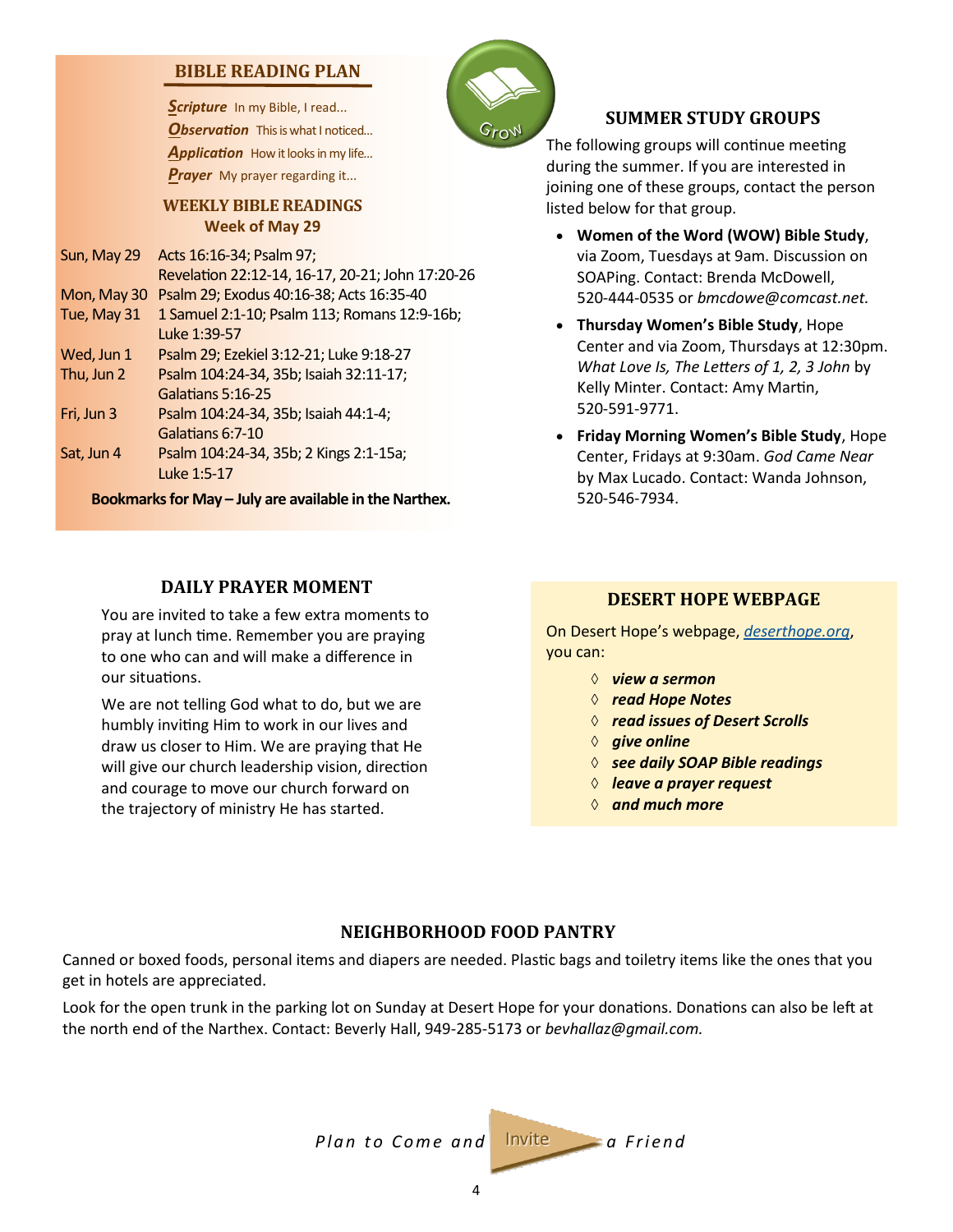# **HOLY COMMUNION:**

We share communion every Sunday to provide an opportunity to receive Christ anew in this Holy Sacrament. All who trust in Jesus for eternal life are welcome to participate.

If you are worshipping in-person the ushers will direct you. You will be given a wafer and an individual cup of wine or white grape juice. Pre-packaged communion kits are available for those who want to take Communion at their seat.

If you are worshipping at home, gather wine or grape juice and bread and take communion during the same time.

# **PRAYER REQUESTS:**

#### **Daily Prayer**

• Please pray with us at lunch time each day for spiritual renewal churchwide and wisdom for our leadership. **Health and Healing**

- Charley Hammond who has Covid.
- Betty Kress for recovery from a fall.

• Ashlynn Dahnke who was hospitalized after being found unresponsive (req. by Lori Fabbri).

#### **Comfort and Peace**

• For family and friends of the children and teachers who died in the Uvalde, TX shooting.

- **Protection, Wisdom and Guidance**
- For the leaders of our country and all world leaders.
- For the people of Ukraine.
- For military and their families who are on alert or have been deployed.

#### **Direction and Blessing**

- For the Desert Hope Governance Team: Terry Bredehoft, Bob Black, Kris Hubbard, Dan Knauss, Keith Kuehn, Cathy Skow.
- For the Desert Hope Leadership Council: Margo Caylor, Pastor Dave Drum, Paula Erdos, Delna Falk, Kris Hubbard, Joanna Jongsma, Dan Knauss, Jim Kress, Keith Kuehn, Judy Martin, LeeAnn Sample, Patti Thibaut, Scott Wooster.

#### **Long Term & Military Prayer Lists are available at the Prayer Table or by request. The Prayer Team prays for all on these lists each week.**

Prayer requests can be submitted at *[www.deserthope.org](http://www.deserthope.org)* or by calling the church office, 520-722-9134. Please make sure you have permission for prayers printed in the bulletin.

#### **The Transition Prayer**

Thank you for the blessings you have showered upon Desert Hope; You accomplish through us far more than we can imagine. During this time of pastoral transition, help us put our complete trust in You. Inspire the pastor you choose to serve with us; may Your call be received with an open joyful heart. Equip each of us for Desert Hope's next chapter; open our hearts and minds to humbly accept Your will. Continue transforming us as we follow Jesus daily, inviting families of this and future generations to join us. We pray this in Jesus' name. Amen.

**Scriptures for Next Sunday (NIV):** Psalm 104:25-[34; John 15:26](https://www.biblegateway.com/passage/?search=Psalm+104%3A25-34%3B+John+15%3A26-27%3B+Acts+2%3A1-21&version=NIV)-27; Acts 2:1-21